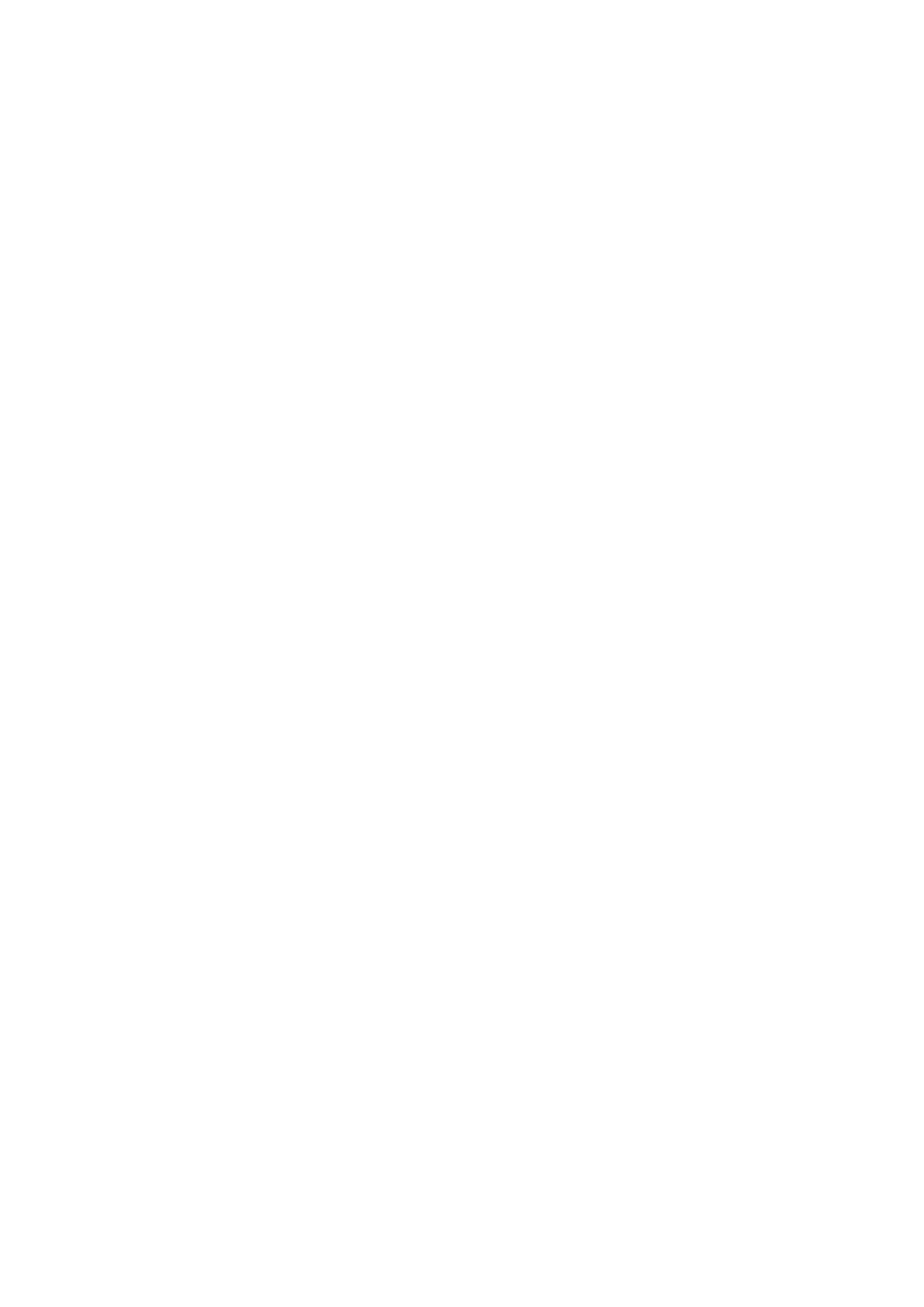# Report on the Management Committee meeting of 15 January, 2022

The following matters were discussed or decided:

- Discussions have been held with National Parks and Wildlife Service (NPWS) about access to the Conservation Hut since the cafe was closed. NPWS plans some maintenance works there and these will be complete towards the middle of the year. The Society has been given a new key.
- Submission about Bell Quarry has been endorsed.
- The Sunset Gathering will be held, subject to COVID issues, on 25 February at the Hut. The formal nomination document for the World Heritage listing will be exhibited there.
- Grand Clifftop Walk and the need for its completion away from streets. The possibility of writing to Council about rezoning for this purpose is to be investigated.
- The AGM and a method of nominating online were discussed.
- Survey to be finalised following comments. It will be enclosed in Hut News and sent out by Eblast. Confidentiality will be assured.
- Madi Maclean reported on submissions to the Planning Minister and the Environment Minister about subsidence at Mugii Murum-ban SCA due to mining. Both have been endorsed by the Committee. She also reported on another to NSW EPA about Clarence Colliery.
- Funding for Federal Election campaign and a questionnaire to candidates. Both were supported.
- Ian Wright's documentary, 'Mining in the Blue Mountains' is to be shown at Mount Vic Flicks.

#### **Welcome to new members**

The Society welcomes the following new members: Melanie Lawson Tracy Morgan Chris Dodds

Currently there are 888 active members.

#### **Are you concerned about environmental damage or a development activity in your neighbourhood but don't know who to contact?**

The Society's Planning & Development Resource Kit may help you.

[https://www.bluemountains.org.au/](https://www.bluemountains.org.au/pdrk-welcome.shtml) [pdrk-welcome.shtml](https://www.bluemountains.org.au/pdrk-welcome.shtml) 

### **[Gardens of Stone](http://www.apple.com/au/)  Visitors Map**

The Visitors Map is full of suggested walks and trips. It is in full colour, 60 by 85 cm in size, and covers the entire Gardens of Stone region at a 1:100,000 scale, making it ideal for planning your next trip to the area. You can buy a map at [www.bluemountains.org.au/](https://www.bluemountains.org.au/GoS_VisitorsMap.htm) [GoS\\_VisitorsMap.htm](https://www.bluemountains.org.au/GoS_VisitorsMap.htm)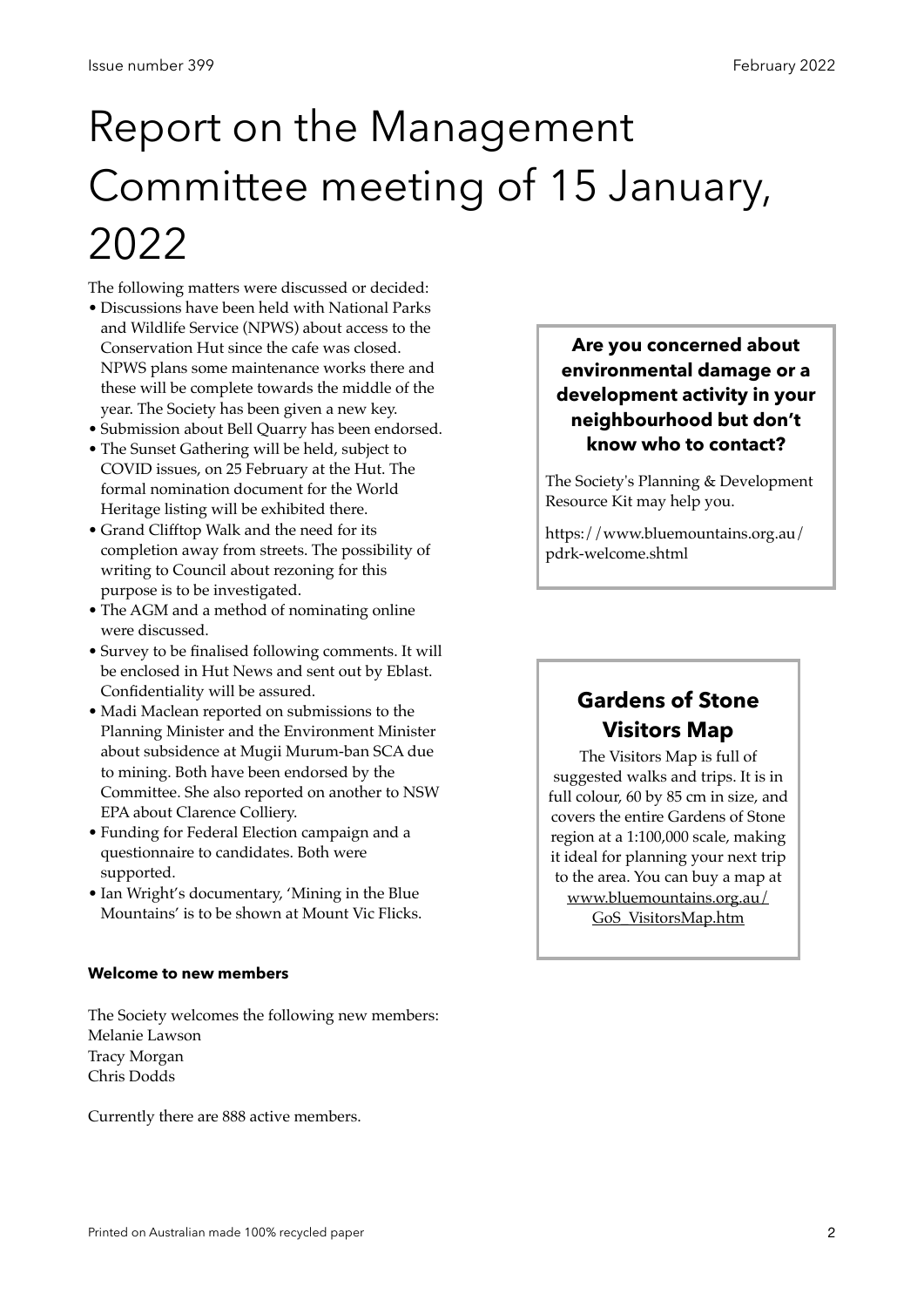### Margaret Baker OAM

Margaret Baker has been awarded the Medal of the Order of Australia (OAM) in the 2022 Australia Day Honours List for services to conservation and the environment. This is her story.

When Margaret announced at the age of eight that she was going to be a teacher, she never imagined leaving suburban Newcastle for the Blue Mountains and developing a passion for teaching adults. It was from 1984 at the then Katoomba College of TAFE that Margaret, who is an environmental geographer, found increasing opportunities for sharing with others all manner of topics from geological history to fire ecology and native plant identification in a range of training courses that included Outdoor Guiding, Bushland Regeneration, and Conservation and Land Management. To find many former students in environmental occupations brings her much delight.

Margaret can't remember when she wasn't a conservationist and after moving to the Mountains was readily able to contribute to this cause. First, as part of the executive of the Lower Blue Mountains Conservation Society from the 1980s to early 1990s, then on retirement by submission writing for the Blue Mountains Conservation Society. Margaret says that this is an organisation of paramount importance to the region, and that she has found working with its many dedicated and talented members very rewarding.

Always happy to write articles or give illustrated talks Margaret has spread Blue Mountains environmental messages through the Australian Plants Society, the Blue Mountains Bird Observers and the Bushcare Network. Many in the community are familiar with a number of her publications which include *Native Plants of the Upper Blue Mountains* co-authored with friends Jill Dark and Robin Corringham.

Retirement brought new opportunities and these days Margaret can often be found in the bush with the Blue Mountains Random Meanderers, a special group of women trained in native plant identification and vegetation community surveys. Biodiversity data collected contributes to the records of BioNet (NSW Environment, Energy and



*Photo: Margaret Baker and friend. By Mark Baker* 

Science), the Atlas of Living Australia through iNaturalist and the National Herbarium.

Margaret feels that her greatest contribution to conservation has been in education. She considers it to be the foundation of environmental understanding and regards it as a great privilege to have spent more than 40 years fostering knowledge and respect of the environment and its sustainable management. She hopes to continue to do so into the future.

Margaret was rewarded for her environmental contributions by the Blue Mountains City Council when she received the inaugural award of the Environmental Citizen of the Year in 2020.

Society President, Tara Cameron, said that Margaret has been actively involved in the Society and its campaigns since the mid-eighties. Her knowledge of Blue Mountains flora and geology had a substantial effect on the success of the Radiata Plateau, Katoomba Airfield and Gardens of Stone campaigns. Margaret was made a life member of the Society in 2018 (see [March 2018 Hut](https://www.bluemountains.org.au/documents/hutnews/archive/1803-hutnews.pdf)  [News](https://www.bluemountains.org.au/documents/hutnews/archive/1803-hutnews.pdf)). She is much loved and respected.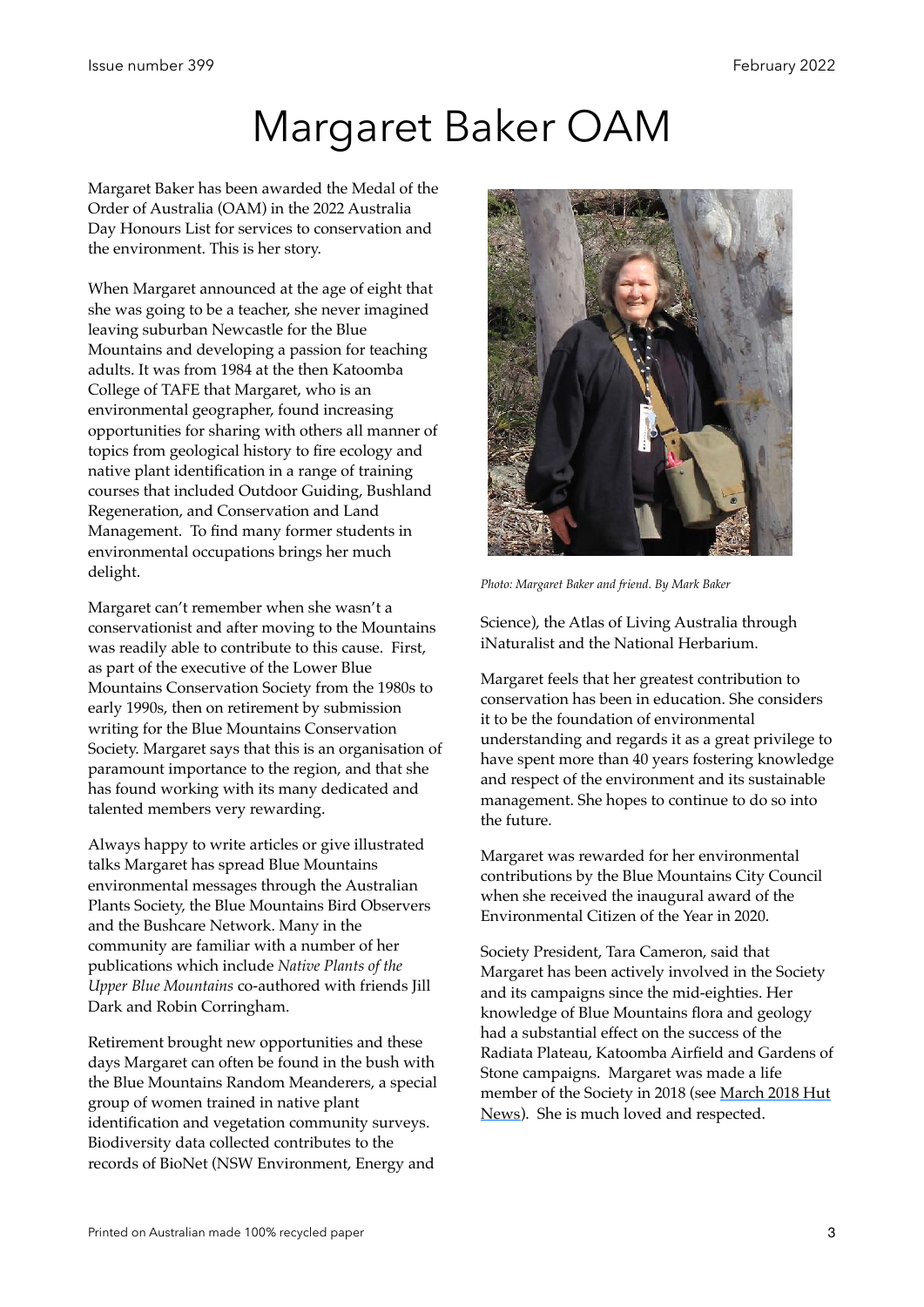**Sunset Gathering The Conservation Hut Wentworth Falls** Friday, 25th February 6:30pm



# Sunset Gathering

All members are invited to our annual Sunset Gathering to be held on Friday 25 February at 6.30

pm at the Conservation Hut, Fletcher Street, Wentworth Falls. Bring a friend and encourage them to join.

Book at [https://www.eventbrite.com.au/e/](https://www.eventbrite.com.au/e/blue-mountains-conservation-society-sunset-gathering-tickets-250936215977?aff=ebdssbdestsearch) [blue-mountains-conservation-society-sunset](https://www.eventbrite.com.au/e/blue-mountains-conservation-society-sunset-gathering-tickets-250936215977?aff=ebdssbdestsearch)[gathering-tickets-250936215977?](https://www.eventbrite.com.au/e/blue-mountains-conservation-society-sunset-gathering-tickets-250936215977?aff=ebdssbdestsearch) [aff=ebdssbdestsearch](https://www.eventbrite.com.au/e/blue-mountains-conservation-society-sunset-gathering-tickets-250936215977?aff=ebdssbdestsearch)

### Introducing the Macquarie Alliance – Climate Action Now.

Clare Power

As the next election looms, it's more important than ever that we keep climate change high on the agenda. We've had years of inaction. Can you believe it's 15 years since the hope that the Kevin 07 election would bring about meaningful change in Australia's response to climate change?

A local coalition of groups and individuals provides a way to becoming involved in holding political candidates to account on climate change in the Macquarie electorate.

The Macquarie Alliance (MA)was launched in late 2021. The alliance represents people and groups in the Hawkesbury and Blue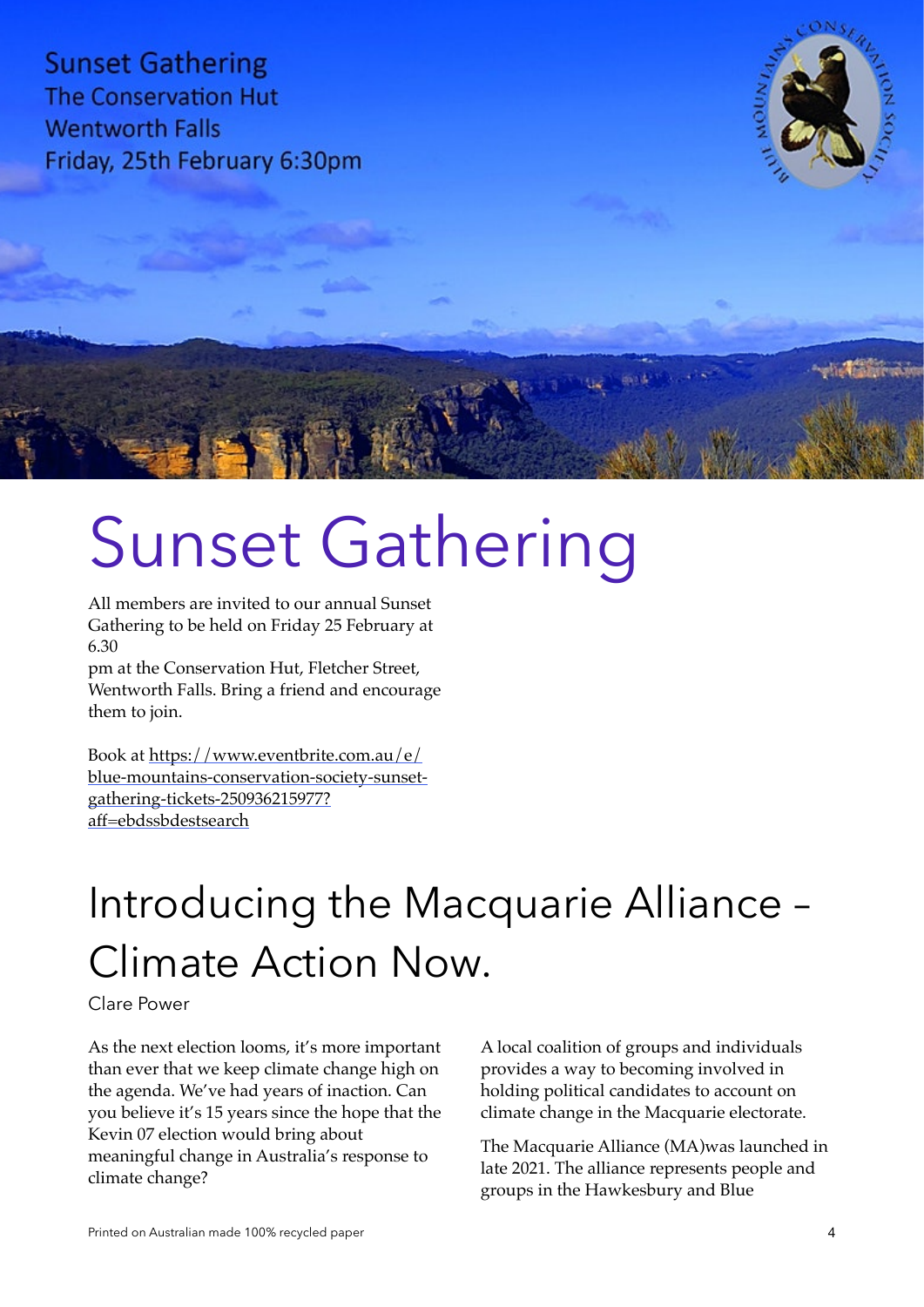Mountains who want to see Australia take urgent, meaningful action on climate change. Our local communities are being increasingly ravaged by fire, flood and drought and many of us have already been impacted. Yet Australia's current climate policy is nowhere near good enough to protect our communities from devastation.

The Macquarie Alliance aims to demonstrate to all federal political parties that there is overwhelming support for urgent action on climate in the seat of Macquarie. Macquarie is the most marginal Federal Electorate in Australia and voters' views matter greatly.

The Macquarie Alliance's platform is:

*'We are Hawkesbury and Blue Mountains people who care about the future of our communities, our homes, and the natural world. We are working together for the protection and improvement of these places, through ensuring global temperatures are kept below 1.5 degrees warming. Our vision is for thriving communities within healthy ecosystems, where no one is left behind.*

*To achieve this we are calling on all Federal candidates to advocate for urgent action on climate change through supporting:* 

- *A much stronger 2030 emissions reduction target for Australia*
- *Fast tracking clean energy and ending fossil fuel subsidies*
- *Support for workers and communities transitioning from fossil fuels*
- *Integrity in politics*

Please consider joining the Alliance. There are a number of actions you can take:

- Sign the open letter to candidates. It's crucial our political parties understand just how widespread the support is for urgent climate action.
- Please sign our open letter to the candidates for the Federal seat of Macquarie. The letter includes the text above as well as asking the candidates to consider and respond to the Macquarie Alliance platform. It also requests information about the policies of the

candidate's party and how they believe they will address the four priority actions set out in the MA platform.

- Sign the letter at [https://](https://www.macquariealliance.org/open_letter) [www.macquariealliance.org/open\\_letter](https://www.macquariealliance.org/open_letter)
- Help out as a volunteer. The MA organising team are really keen to welcome new volunteers from across our community. [https://www.macquariealliance.org/](https://www.macquariealliance.org/volunteer) [volunteer](https://www.macquariealliance.org/volunteer)
- Share the MA website and social media links with your family and friends [https://](https://www.macquariealliance.org/spread_the_word) [www.macquariealliance.org/](https://www.macquariealliance.org/spread_the_word) [spread\\_the\\_word](https://www.macquariealliance.org/spread_the_word)
- Donate. Not everyone can volunteer, and donating some money might be your way of contributing. Macquarie Alliance is a not-forprofit community organisation that does not have deductible gift recipient (DGR) status. Your generous donation will not be tax deductible.'

Let's leave no room for doubt - that the people of Macquarie want climate action now!



*Launch of Macquarie Alliance picnic December 2021. Richmond Park. From the Macquarie Alliance website.*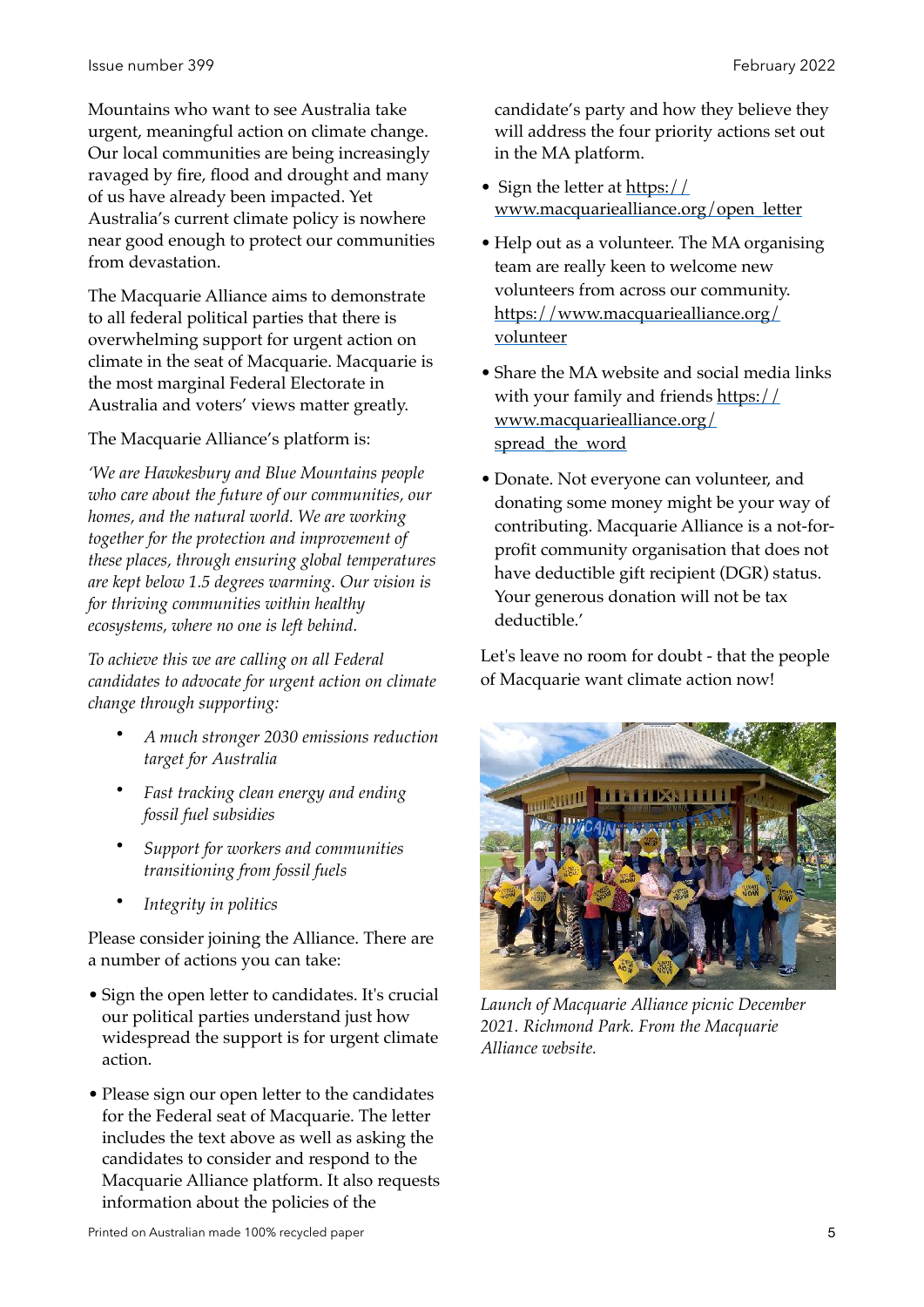### Agapanthus, the worst weed?

#### Paul Vale



#### *Photo: Alan Page*

Agapanthus is a very popular plant, especially in the Upper Mountains. It has a large tuft of dark green shiny leaves and blue to purple or white flowers clustered in a large globular flower head, held high above the leaves on a stout shiny stalk up to 1m high. Individual plants, if left to spread, can quickly form clumps and over time can grow up to two metres or so in diameter and a metre in height.

Agapanthus has an extremely detrimental impact on bushland and hanging swamps and is difficult to eradicate once it is established.

Grown as borders along fences, and on the road edge to define the nature strip in residential areas, agapanthus are very effective as physical barriers, but with disadvantages. They are a very aggressive plant; one soon becomes a dozen. Without constant management, huge clumps quickly eventuate. Root balls soon expand into impenetrable masses, undermining paths, fences and building foundations close by.

Spreading into bushland, the seeds produce new plants very easily, quickly crowding out native habitat and causing major damage to native bushland. The seeds at the top of that long stem are spread by the wind and birds, and those falling to the ground can be carried by rainwater. Seeds can travel long distances and produce many plants, often in remote locations. Seeds carried by

stormwater and creeks into the valleys will damage the national park.

*How can you help?*

#### **Deadheading**

Remove **t**he seeds from the plant as the flowers die off, or earlier. Even better, cut stalks long enough to put in a vase to decorate your home with the flowers. Use secateurs to do this or cut the stalk off at the base with loppers or a small sickle. Dispose of flower heads in your green bin when spent.

Deadheading or flower harvest should usually be done at the end of January but this can change due to seasonal weather variation.

#### **Minimise expansion:**

- Small plants can be dug out
- Don't plant new ones; choose a native instead
- Talk to your neighbours
- Join a local Council Bushcare group [bushcarebluemountains.org.au/groups/](https://www.bushcarebluemountains.org.au/groups/) or (02) 4780 5000 Valley of the Waters NPWS [bluemountains.org.au/bushcare.shtml](https://bluemountains.org.au/bushcare.shtml)

Agapanthus is a listed Local Priority Weed and as such, no permission is needed to remove flowers, foliage or complete plants on your own property. Removal of seed heads (spent flowers) from Council public property likewise is quite legal and encouraged, however such plants should not be dug up as there may be other considerations, such as erosion. Take care not to trespass on private property.

Native alternatives to agapanthus include Blue Flax Lily (Dianella caerulea), Mat Rush (Lomandra longifolia) and Crinkle Bush (Lomatia silaifolia). These and other local native plants can be obtained from the Society Nursery [bluemountains.org.au/](https://bluemountains.org.au/nursery.shtml) [nursery.shtml](https://bluemountains.org.au/nursery.shtml)

*This article is adapted (with permission) from text written by the Jamison Creek Catchment Community Group. It meets regularly to coordinate environmental actions in the Jamison Creek catchment. Contact the Group at [JCCCG@mail.com.](mailto:JCCCG@mail.com)*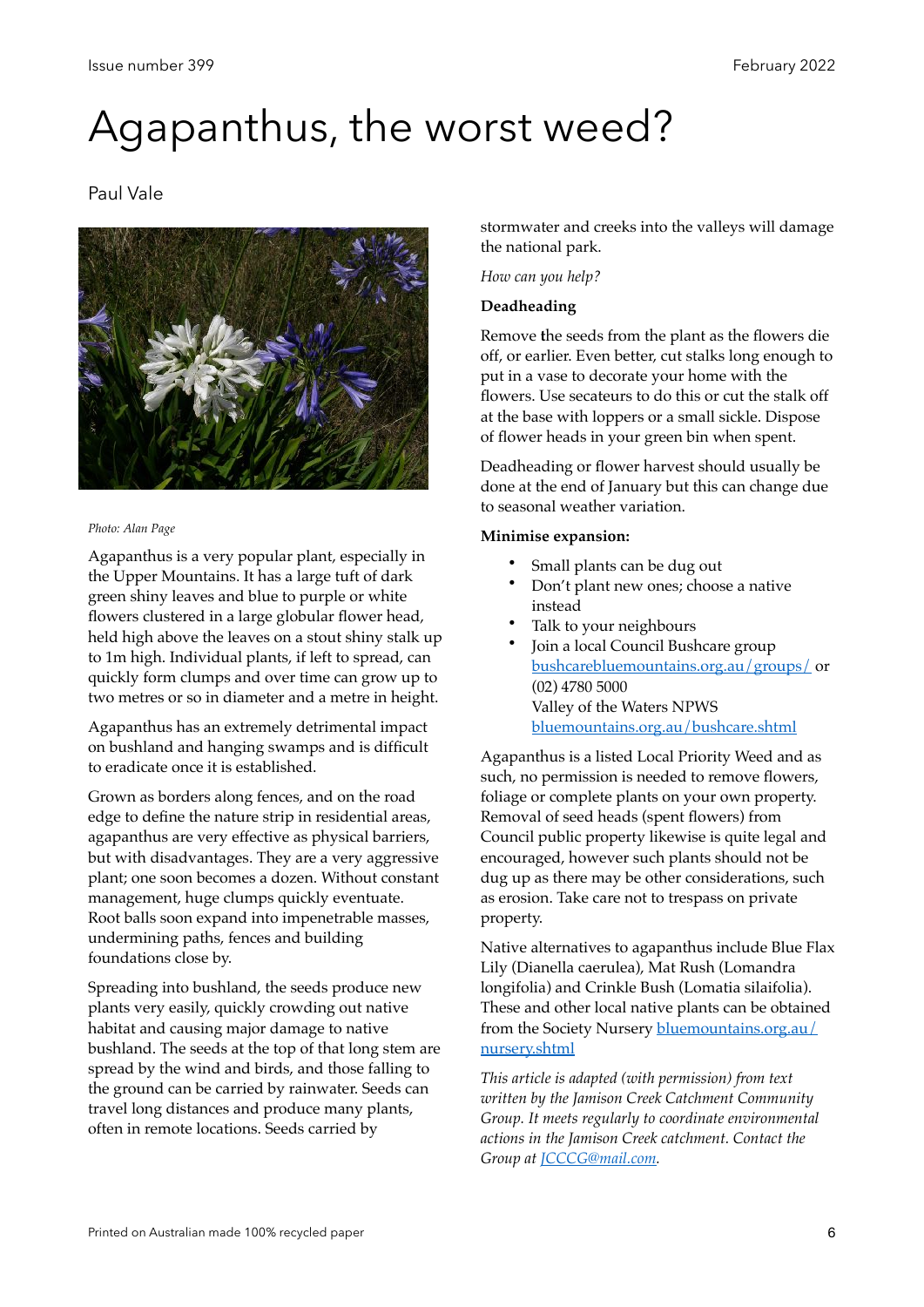## Minnehaha Falls Reserve, a place to care for.

Meredith Brownhill

Minnehaha Falls Reserve is loved and enjoyed by many people. It is now a popular place for locals and their dogs, and visitors to the mountains.

Minnehaha Falls is a lovely place. You will find running creek-water with little beaches to paddle in and wild flowers to admire beside the sandstone track. Lizards and snakes rustle in the sedges beside the muddy sections of track, and birds are abundant in the shrubs and treetops. There is a swimming hole with crisp water for daring folks to jump into from rocky heights.

On warm days, even in this wet summer, 30 or more motor vehicles will fill the parking area and local streets at the end of Minnehaha Road. How many people and how many dogs are there on the narrow track, the little creek beaches and the swimming hole?

Thirty five years ago, when I first visited the water hole, it was surrounded by Tea-trees growing between the rocks and it was difficult to get between them into the base of the Falls. Now, the Tea-trees are gone and the once bottomless water hole periodically fills with urban sand. The walking track is eroded, vegetation is trampled and bits of toilet paper, and dog droppings are in the bushes. This is all rather sad and high visitor numbers are having unfortunate effects upon this lovely place.

Minnehaha Falls Reserve has a long history of use by Indigenous women who are the Traditional Owners of this special place. It is a women's place. It has great cultural value to First Nation's People and is worthy of respect. Sadly, Indigenous culture is not reflected in the name we use.

Its current name has an American origin and was named by an American company who owned land in 1889 in the area, and named it after Hiawatha's great love, *Minnehaha* from Longfellow's poem *The Song of Hiawatha* -

*'From the water-fall he* [Hiawatha] *named her, Minnehaha, Laughing Water'.*

The poem also tells of Minnehaha, Laughing Waters tragic death and Hiawatha's grief.

So this story leads us to the question – How can we respect the Traditional Owner's cultural use and minimise our recreational and urban impacts on this ecologically sensitive and significant place?

How can human visitation be better managed? Should dogs be excluded from Minnehaha? Will consultation with Indigenous Elders and a name change bring respect?

Without a doubt, optimal protection will be achieved if Minnehaha Reserve is included in Blue Mountains National Park and given World Heritage status.

(Note – consultation with Aboriginal Cultural Resource Centre and Indigenous Women Elders took place, who agree to the public recognition of this women's place.)

Historical reference: [https://www.environment.nsw.gov.au/](https://www.environment.nsw.gov.au/heritageapp/ViewHeritageItemDetails.aspx?ID=1170811) [heritageapp/ViewHeritageItemDetails.aspx?ID=1170811](https://www.environment.nsw.gov.au/heritageapp/ViewHeritageItemDetails.aspx?ID=1170811)



*Photo: Meredith Brownhill, 2009*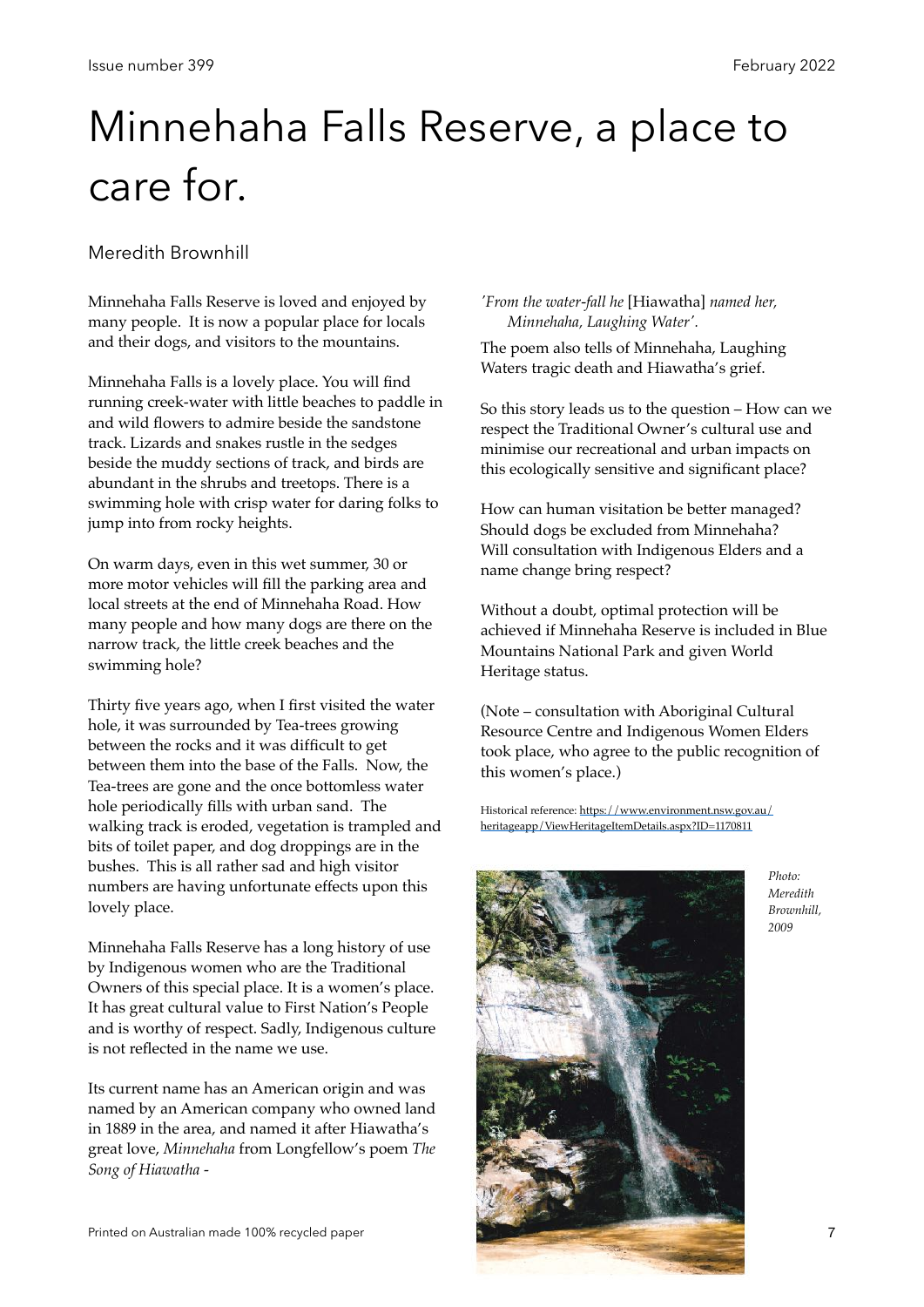### Ramblings

#### Alan Page

#### **Pre-ramble**

For those who arrived late. Australia moved from pounds, shillings and pence (£sd) to decimal currency in 1966. A pound  $(E)$  consisted of 20 shillings and a shilling (s) of 12 pence (d). The new Australian dollar was worth 10 shillings and a shilling was worth 10 cents. This meant several coins became obsolete – namely the halfpenny, penny and threepence. The 'd' used to denote pence came from the Latin word for this coin which was 'denarius'.

#### **A penny for your thoughts**



When I was sorting through my late mother's possessions recently, I came across her collection of coins. There were 160 Australian pennies and halfpennies.

Sadly, there were no 1925, 1930 or 1946 pennies. I noticed a significant change to our coins in 1938 when a kangaroo hopped onto our penny. It still had a British monarch on the obverse side – which all our coins still have.

The halfpenny changed to the kangaroo (although facing the other way) the next year. All our silver coins until then bore our coat of arms. In 1939 the threepence (memories of Christmas puddings) changed to three stalks of wheat and the shilling to a merino ram's head.

Was this the dawning of including more than monarchs and official symbols - and the currency of Australia becoming Australian? It seems like such a small step now.

#### **Duly noted**

I now found myself down a rabbit hole thinking of pre-decimal currency banknotes. This was a more

interesting journey as it included the first native flora and "commoners" on our legal tender.

There were five bank notes in circulation in 1966 when the dollar arrived –

- 10/- ten shillings (half sovereign)
- £1 one pound
- £5 five pounds
- £10 -ten pounds.

These bank notes were introduced on or shortly after 1913. Until 1953, they all featured the monarch on the front and an image of engineering, commerce, agriculture or some such, on the back. When Queen Elizabeth II came to the throne in 1953, a bigger shift than in 1938 occurred. The Queen was only featured on the £1 note.

The 10/- note had Matthew Flinders on the front. It also had the coat of arms surrounded by *Hakea* leaves and on the right and left sides of the bank note are Sweet Pittosporum (*Pittosporum undulatum*) flowers. As the note is in shades of brown and orange, it is hard to appreciate this significant change to include our native flora. I can understand how *Hakea* leaves could imitate laurel leaves – but the Sweet Pittosporum flowers puzzle me.

And the *Hakea*? The Reserve Bank of Australia website tells us that it is *Hakea laurina*, (Pin-cushion Hakea). It is found in the coastal south-west of Western Australia.



The £1 note with the Queen on the front and the explorer Sturt and Hume on the reverse, has *Hakea* leaves and flowers on both sides. This bank note has the first Australian born person featured on it – Hamilton Hume,

born in Seven Hills in 1797. He is also the first nonmilitary man to feature on our currency.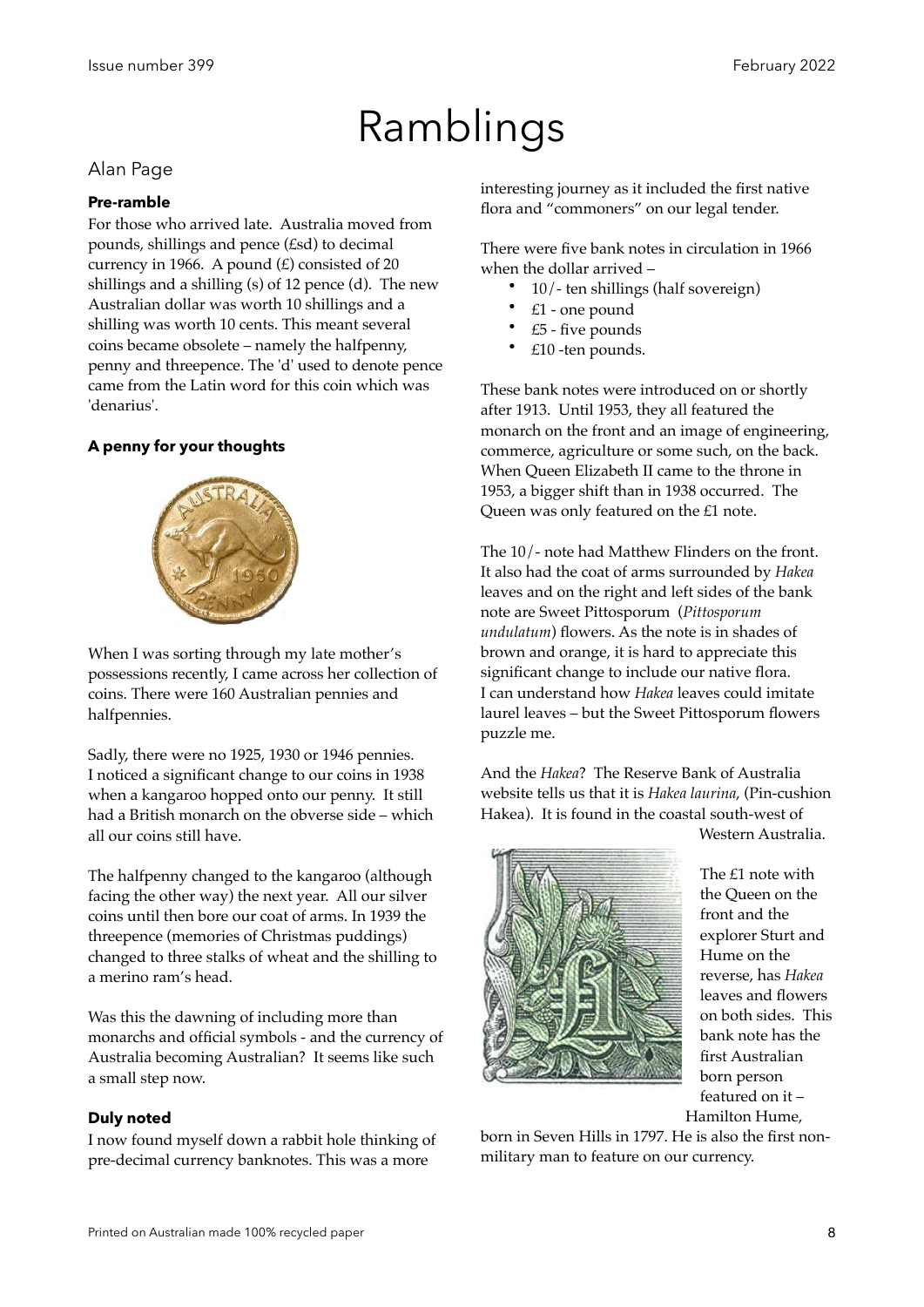The £5 note has Sir John Franklin and the coat of arms, both surrounded by *Hakea* leaves. The back has a mix of agricultural and pastoral industries of Australia surrounding a central motif of Aboriginal artefacts.

The £10 note has Governor Phillip on the front to the left – but on the right is the Darling Pea (*Swainsona galegifolia*). On the back is a depiction of science and industry. A female figure holds a pair of dividers and a sheet of paper, symbolising research. The model was Karina Nartiss, who migrated from Latvia, and she is the first non-royal woman on our bank notes. In the right and left top corners is the Firewheel Tree (*Stenocarpus sinuatus*).



#### **The dark horses**

Our 20, 50, 100, and 1,000 pound notes were also produced in 1913. According to the RBA calculator, £1,000 in 1913 would be worth \$125,000 today. In 1945 it was declared that all notes above £10 would no longer be legal tender.

The £20 note, which was believed to be mainly used for betting at race tracks, has an image depicting timber cutting on Bruny Island, Tasmania. It shows four men cutting down a giant eucalypt with axes. It's probably a Tasmanian Blue Gum (*Eucalyptus globulus*) which in 1962 became the Tasmanian floral emblem. Ironically, this would





then be the first native flora to appear on our currency.

The images on all of the 1913 bank notes were created by an etching technique called "intaglio" and were taken from photos. The names of the miners featured on the 1913 £1 note and the axemen on the £20 note are cited in the original photograph. So some of the men would no doubt be the first Australians on our bank notes – and not Hamilton Hume.

The £100 note has on its back images of La La Falls in the Upper Yarra Valley and of Leura Falls.

#### **Sources:**

<https://www.therightnote.com.au/> [https://www.worldbanknotescoins.com/2009/12/](https://www.worldbanknotescoins.com/2009/12/australian-coins-and-banknotes.html) [australian-coins-and-banknotes.html](https://www.worldbanknotescoins.com/2009/12/australian-coins-and-banknotes.html) <https://www.allcoinvalues.com/index.html> [https://en.wikipedia.org/wiki/](https://en.wikipedia.org/wiki/Banknotes_of_the_Australian_pound) Banknotes of the Australian pound [https://museum.rba.gov.au/exhibitions/pocket](https://museum.rba.gov.au/exhibitions/pocket-guides/change-and-stability/1950s-series.html)[guides/change-and-stability/1950s-series.html](https://museum.rba.gov.au/exhibitions/pocket-guides/change-and-stability/1950s-series.html)  [https://museum.rba.gov.au/exhibitions/pocket](https://museum.rba.gov.au/exhibitions/pocket-guides/australian-panorama/first-series.html)[guides/australian-panorama/first-series.html](https://museum.rba.gov.au/exhibitions/pocket-guides/australian-panorama/first-series.html)

All images courtesy of the Reserve Bank of Australia.

Printed on Australian made 100% recycled paper 9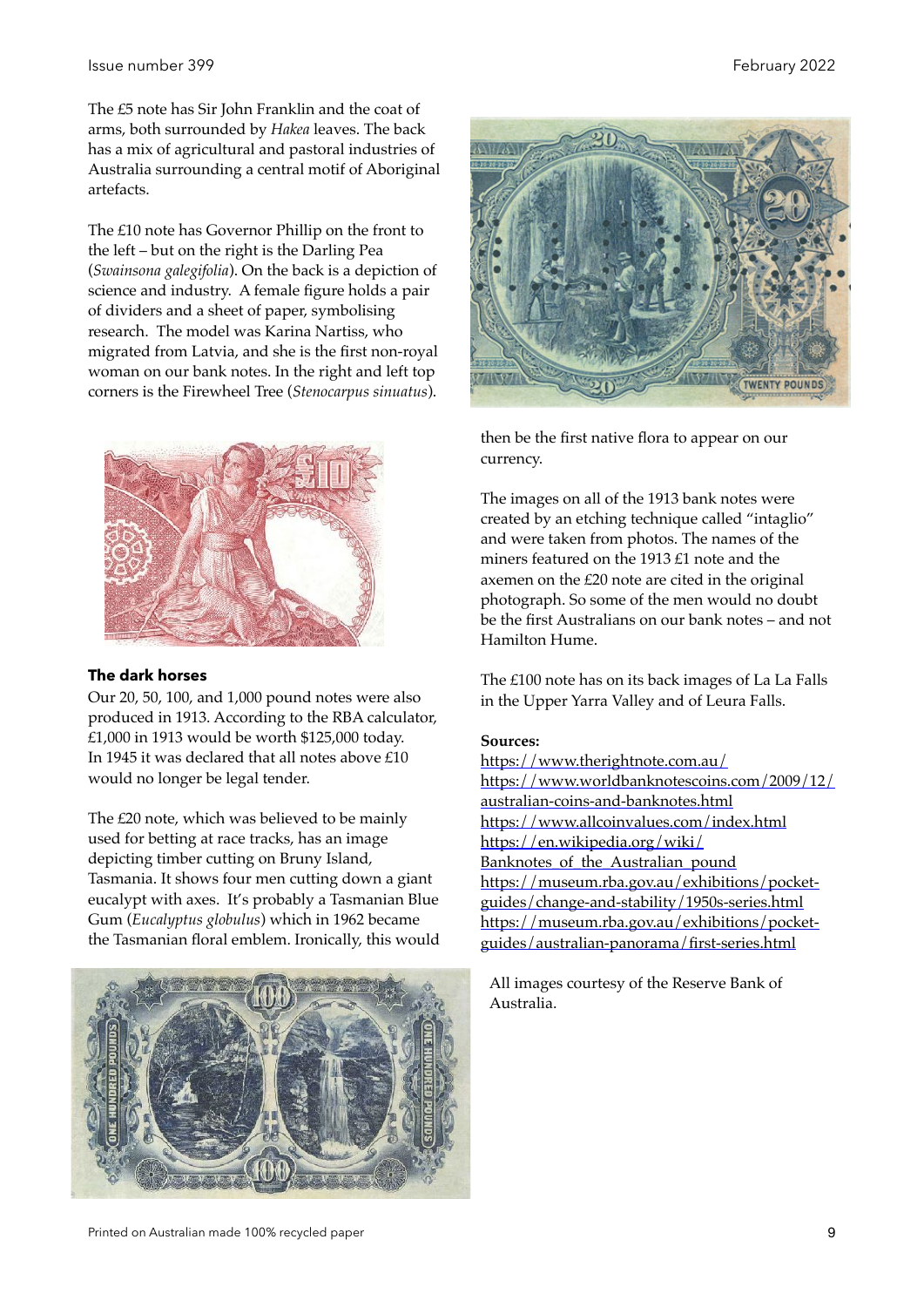### A Very Special River System

Dam Debate Highlights the Diversity of Reasons for Valuing the Nepean-Hawkesbury

#### Don Morison

"Nepean-Hawkesbury, you're the lifeblood, Without you, this city it will cry, Death has come into our rivers, High-paid polluters crucify." (Cumberland Plains songwriter and artist, Sonia Bennett, from The Blue Mountains Folkbook 1996).



*The Grose by George Evans (1809) could represent any Blue Mountains river.* 

The fate of the Nepean-Hawkesbury River catchment has been spotlighted during the so-called public consultation about the State Government's proposal to raise the Warragamba Dam wall and flood significant sections.

The historical and continuing links between First Australians and this area dominate the reasons why so many Australians from multiple backgrounds have opposed the dam wall raising. The Sydney Morning Herald (19/1/22) reports that 1,930 submissions against the dam wall raising have been received with 45 in support. State agencies have called for new consultation.

Among important books published about these rivers are the fictionalised accounts of interaction between settlers and First Australians by Australian novelist Kate Grenville – *The Secret River* and *Sarah Thornhill -* as well as Grace Karskens' non-fiction narrative *People of the River,* announced in December 2021 as the winner of the Prime Minister's Literary Award for Australian history*.* 

Grace Karskens is tolerant of Kate Grenville's simplification of the struggles between settlers and First Australians. She herself relates a complex and nuanced saga. Its themes feature the northern part of the catchment as one of Australia's finest production areas for food, ideal for indigenous gathering methods for 50,000 years and highly responsive to non-indigenous agricultural methods for the past 200 years.

'In the novel *The Secret River* and the television series that followed, the single massacre committed by settlers literally wipes out the Aboriginal people of the river … despite the terror and violence, the determined campaigns, the loss of so many of their kin, the disruption to their food sources and their social and sacred places, the people of Dyarubbin survived, and remained in their Country.' (Page 175, Grace Karskens, *People of the River – Lost Worlds of Early Australia,*  paperback edition Allen and Unwin 2020)

Karskens notes there was cooperation as well as conflict with both indigenous and non-indigenous people gaining their livelihoods in the river catchment and leaving the evidence of their social, cultural and religious practices over the past two centuries. Much of this heritage is now under threat from urbanisation and proposals like the dam wall raising. Indeed, the microclimates that have sustained the diversity of this catchment risk accelerated local climate change. Dr Sebastian Pfautsch, Associate Professor in Urban Studies, Western Sydney University, has noted this  $\bigcup$  in a recent ABC Radio National "Blueprint" segment - *The* 

*Australian nightmare: western Sydney's urban heat.* [https://](https://www.abc.net.au/radionational/programs/blueprintforliving/rn-summer-wk-3-0930-western-sydney-heat/13618958) [www.abc.net.au/radionational/programs/](https://www.abc.net.au/radionational/programs/blueprintforliving/rn-summer-wk-3-0930-western-sydney-heat/13618958) [blueprintforliving/rn-summer-wk-3-0930-western](https://www.abc.net.au/radionational/programs/blueprintforliving/rn-summer-wk-3-0930-western-sydney-heat/13618958)[sydney-heat/13618958](https://www.abc.net.au/radionational/programs/blueprintforliving/rn-summer-wk-3-0930-western-sydney-heat/13618958)

It is still refreshing to speak to veteran activists of the campaign to save the catchment, like Sonia Bennett, whose exhibition of paintings – Endangered Plants of the Cumberland Plains – can be seen at the Blacktown Arts Centre from 3rd to 26th February.



*Below: An image from the forthcoming Bennett exhibition at Blacktown - Grevillea juniperina subsp. juniperina.*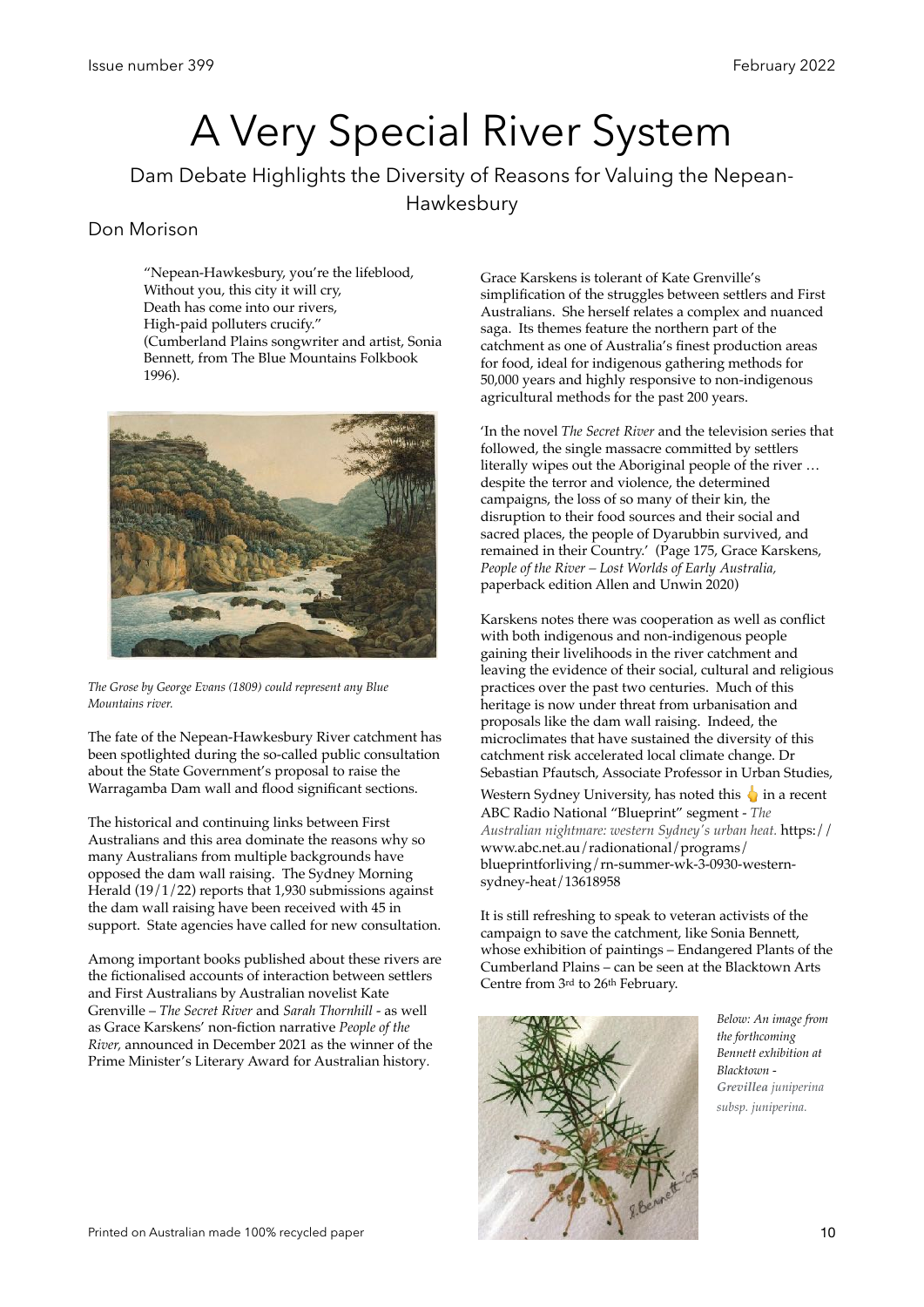### Walks program February 2022

The three month walks program appears on our web page[:https://www.bluemountains.org.au/](https://www.bluemountains.org.au/bushwalking.shtml) [bushwalking.shtml.](https://www.bluemountains.org.au/bushwalking.shtml)

#### **Thursday walks**

Thursday walks take 2- 3 hours and are conducted at a leisurely pace. Bring morning tea and lunch. Coordinator Beverley Thompson. Phone 4757 2076. Email [denfenella12@bigpond.com](mailto:denfenella12@bigpond.com)

#### **February 3**

Katoomba Cascades and Reid Plateau, round walk. Leader Amanda 4751 5061. Meet Katoomba Station car park at 9.00am. Car pool. Take lunch. Grade 2

#### **February 10**

Cahill's Lookout to Peckman's Plateau, Katoomba. Leader Beverley 4757 2076. Meet at Katoomba Station car park at 9.00am. Car pool. Grade 1

#### **February 17**

Loop walk on Yondell Ave Fire Trail to Magdala Gully. Walk upstream to track returning to car park, Springwood. Meet at Springwood car park behind Westpac at 8.45am or 9.10am if trains still running to weekend timetable. Leader Colin 0421 502 954. Take lunch. Grade 2

#### **February 24**

Blue Gum Swamp, Winmalee 9km circuit, all on track with a few minor water crossings. Meet Springwood Station car park north 8.00am or 8.10 am if trains still running to weekend timetable. Leader Angela 0427133 327. Car pool. Take lunch. Grade 2

#### **March 3**

Moya Point, Leura. Bush track to lookout. Meet corner Leura Mall and Megalong Street, Leura 9.30am or 9.50am if trains still running to weekend timetable. Leader Beverley 4757 2076. Car pool. Take lunch. Grade 2

#### **March 10**

Lockyers Track Head, Mount Victoria. Meet Mount Victoria Station 9.50am. Leader Tracy 0434 362 611. Car pool. Take lunch. Grade 2

#### **Saturday walks**

Saturday walks are usually a full day, longer walk at a faster pace. Bring morning tea, lunch and adequate water. Coordinator Harold Thompson. Phone 0409 010737. Email [harold.thompson@bigpond.com](mailto:harold.thompson@bigpond.com)

#### **February 8 to February 26**

Summer program continues, where walkers select walk and leader on the day. Meet at Wentworth Falls Station car park at 8.00am

#### **March 5**

Mount Wilson Circuit, 10km. Map, Mount Wilson and Wollangambe. Leader Diana 0432619305. Meet at Mount Victoria car park at 8.30 am. Grade 3.

#### **March 12**

Bell To December Creek. 10km Map., Mount Wilson and Wollangambe. Leader Harold 0409010737. Meet at Mount Victoria Station car park at 8.30 am. Grade 3.

#### **Monday walks**

Short day walks of 3-5 hours, Suitable for walkers of average fitness. Bring morning tea, lunch and adequate water. Group Coordinator is Keith Dorrian 0411 162 345 [keithdor53@hotmail.com](mailto:keithdor53@hotmail.com)

#### **February 7**

Lockers Track Head Walk Mt Victoria Grade 2. Leader Tracy 0434 362 611. Meet Mt Victoria Station car park south side. 8.50am. Car pool.

#### **February 14**

Norman Lindsay Gallery via Springwood Creek and Birdwood Gully Springwood Grade 3. Leader: Colin Ford 0421 502 954 Meet at Springwood Station north car park 8.50 am. Car pool. **February 21** 

Walk long the newly reopened Popes Glen to Govetts Leap track and return. Grade 2. Leader: Barbara Crighton 0428 962 460 Meet at Blackheath Neighbourhood Centre at 8.40 am.

#### **February 28**

Glenbrook - Red Hands Cave Track - Link Track- Exit Track - Euroka Clearing - Euroka Track- Grade 3. Leader: Wayne Read 0429 021 296. Meet at Glenbrook Station car park 9.10 am. Car pool - bring National Parks pass.

#### **March 7**

Lockley's Pylon Leura. Approximately 8km, with 160m ascent/ descent. This involves driving up Mt Hay Dirt Rd using your own transport- Grade 3. Leader: Mave Roberts , 4784 2691. Meet at the commuter (Baptist Church) car park, Leura. 8.20am.

#### **Tuesday walks**

Medium day walks of 3-5 hours. Suitable for walkers of average fitness. Bring morning tea, lunch and adequate water. Coordinator Susan Nicholls, phone 4754 1516. Email [suerosn@bigpond.net.au](mailto:suerosn@bigpond.net.au)

#### **February 8**

Fitzgerald Creek to Sun Valley. Leader, Colin Ford, 0421 502954 Meet at Valley Heights Station car park. 9.15 am. Easy/medium grade 2, 6 km

#### **February 15**

Batman Park to Perch Ponds. Leader Mike Voris 0401 656848 Meet at Batman Park at end of Farm Road. 8.15 am. Grade 2. Easy/medium, 5 km.

#### **February 22**

Vale Lookout walks, Grose Wold. Leader Ken Robinson 0417 514534. Meet at Springwood car park, rear of Westpac, 8.00 am. Grade 2-3. Medium, 4 km

#### **March 1**

Fagan Park, Galston. Leader Marilyn Savic 0409 924663, John Savic 0400 990444. Meet at Springwood car park, rear of Westpac. 8.00 am. Grade 1, easy, 5 km

#### **March 8**

Crear Hill, Oran Park and Mount Annan Botanic Garden. Leader Margaret Tilden 0416 849506. Marek Bowman 0412 347478. Meet at Glenbrook Station car park, 8.30 am. Easy- medium, 4 km.